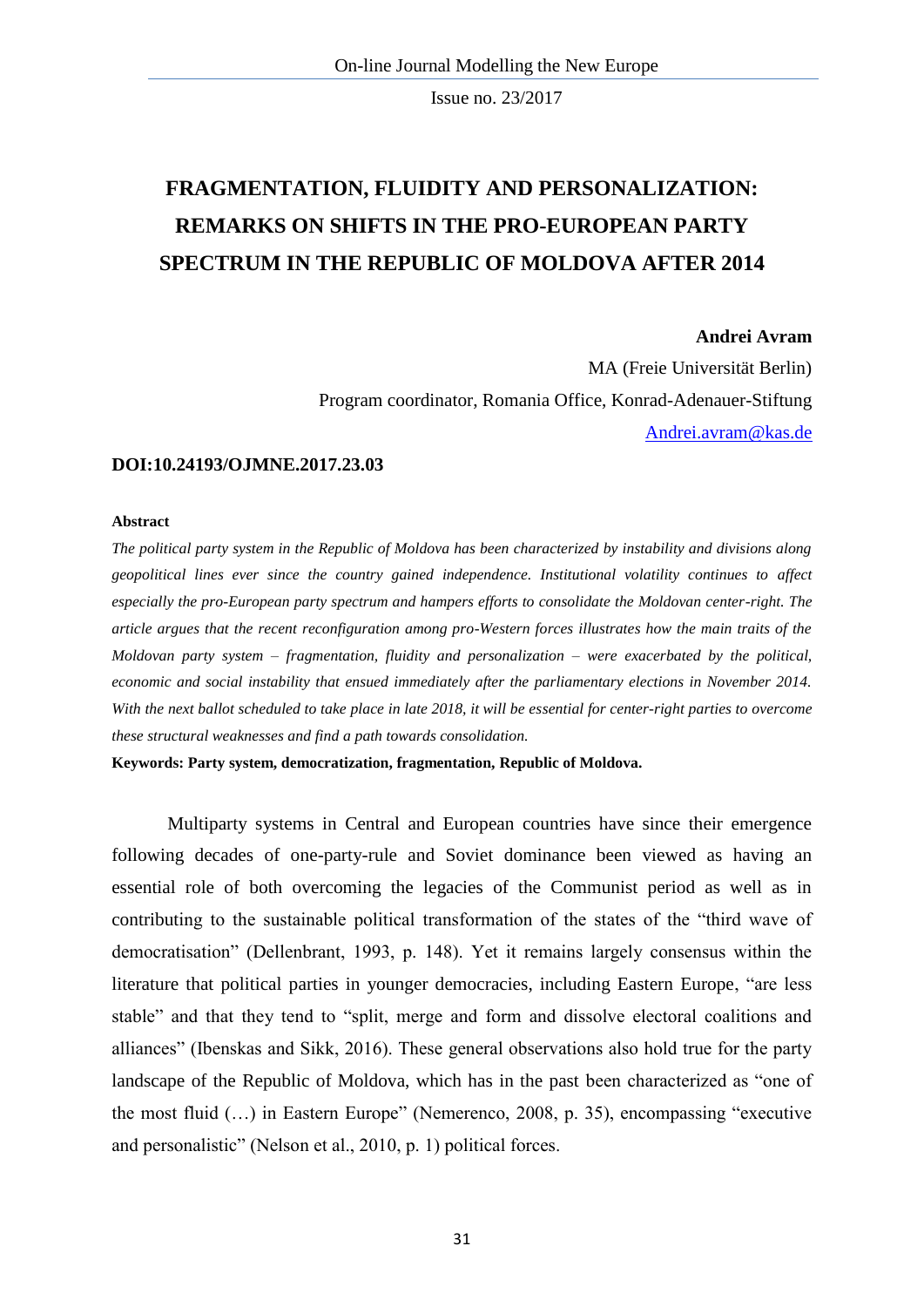More specifically however, the party spectrum in the Republic of Moldova has been divided across geopolitical boundaries, with left-wing structures typically opting for rapprochement with the East, and right-wing forces adopting a pro-Western stance (Boţan, 2016). This split – initially between proponents of integration in the Commonwealth of Independent States (CIS), nowadays of the Eurasian Economic Union (EEU), on the one hand, and those advocating closer ties with the European Union (EU) on the other hand – also reflects different views regarding the cornerstones of the Moldovan political system as a whole, with only the latter being (fully) committed to the model of liberal democracy, whereas the former's set of values include statism, authoritarianism and egalitarianism (Protsyk, Bucătaru and Volentir, 2008, p. 91). These inclinations appeal to a significant part of the electorate in the Republic of Moldova, where migration in the past years has depleted the "ranks" of the urban, working-age, better-educated (potential) middle-class, i.e. what could be the core voters of the center-right. It should also be mentioned that this constellation resulted from an initial divide between forces advocating for the re-establishment of the Soviet state and those in favor of (re-)unification with Romania (Pisica, 2013, p. 312), which subsequently complementarily adopted a pro-European discourse as well.

The complexity of the party landscape in the Republic of Moldova is further augmented by the fact that – despite the existence of two antagonistic foreign policy vectors centrist actors also ensued, with even the first Parliament of the newly-sovereign Republic of Moldova roughly equally divided between the right-wing, Romania-leaning Popular Front, the left-wing pro-Soviet Interfront and what would become the centrist Democratic Agrarian Party of Moldova. In more recent times, it was the Democratic Party of Moldova (PDM) to occupy the position of the latter, being nowadays firmly - at a declarative level – engaged in pro-European rhetoric, but having as late as 2010 initially explored the option of becoming part of a pro-Russian coalition (Boţan, 2016). Furthermore, the Party of Communists of the Republic of Moldova, which dominated the political arena between 2001 and 2009, oscillated between staunch support for closer ties with Russia (until 2003), European integration (2003 – 2009), before reverting to its Eastwards-looking stance. Notably though, center-right Moldovan political forces have since independence been more constant in their geopolitical outlook, with the main differentiating element related to the differing position on possible union with Romania, but not on the pursuit of European integration *per se*.

This paper aims to very briefly shed light upon shifts in the pro-European party spectrum in the Republic of Moldova in recent years, after the parliamentary elections in

32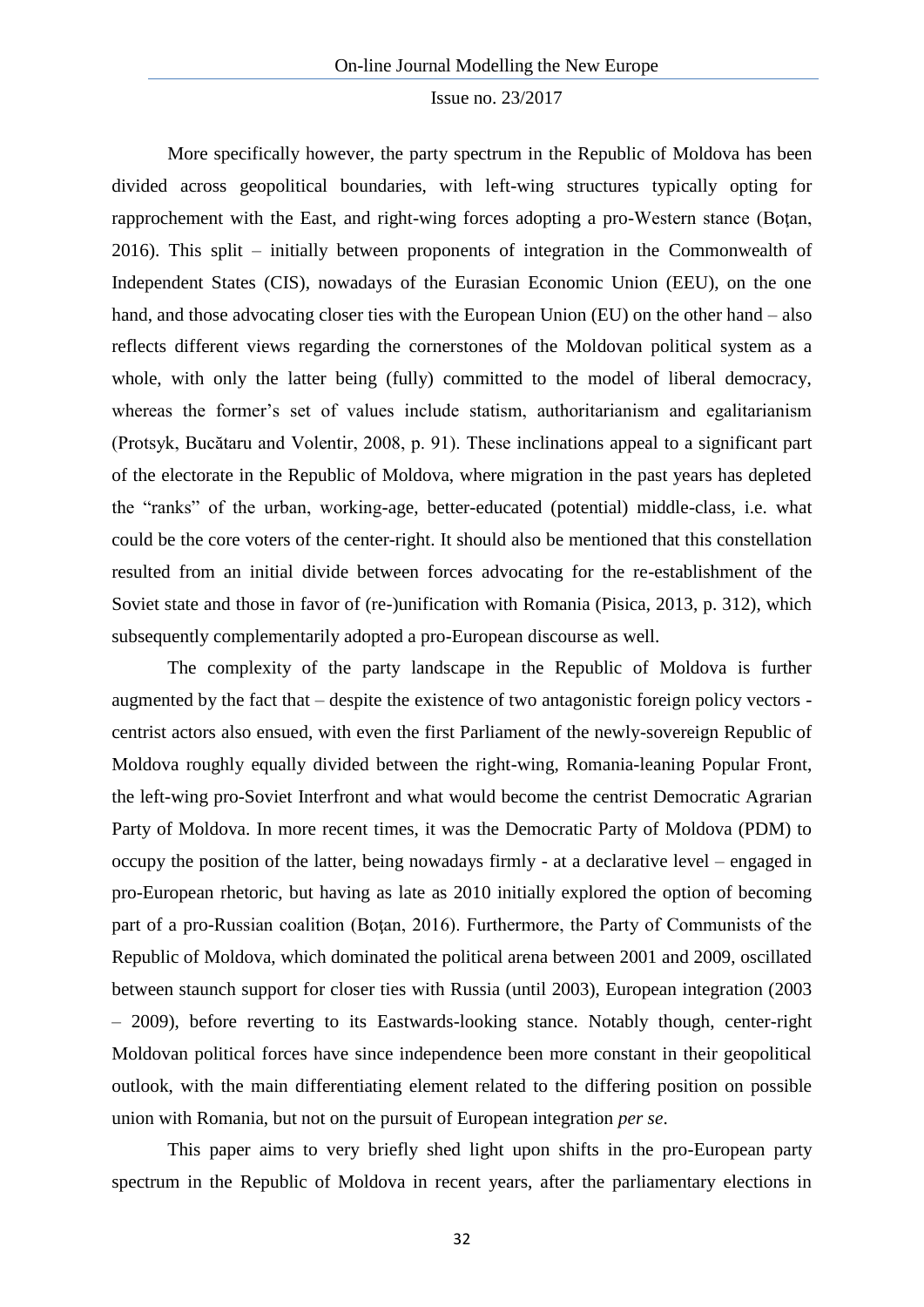2014 which were followed by a reconfiguration of the center-right forces in the country, in the aftermath of what became publicly known as "the theft of the billion" ("furtul miliardului"), when ca. 1 billion US dollars (representing no less than 12 percent of the Moldovan GDP) disappeared from three Moldovan banks and which generated a profound crisis of trust in the pro-European parties in government. Since this article represents work in progress only – given also the recentness of the developments it touches upon – it does not have the intention to exhaustively cover the topic concerned, but rather to offer an impulse for more profound research in this regard. Also, the present paper does not seek to analyze the broader political ramifications of the on-going political crisis in the Republic of Moldova.

The relevance of understanding the evolution of the pro-European parties in the Republic of Moldova is not limited to the scope of political party analysis. In societies engaged in transformation processes, parties "are the vital point of connection between society and government" and since integration – whether in Eastern or Western structures – represents, at least to a certain extent, a *raison d'être* of transformation as such, it is the role of parties to not only "filter demands and organize them into more or less coherent policy" (Dellebrant, 1993, p. 148), but also to convey to – a more or less disoriented population – wherein the destination of transformation lies. Moreover, in the case of the Moldovan political system, the role of parties has been more important than in other post-Soviet states, like Russia or the Ukraine (Büscher, 2004, p. 536), especially due to the fact that initially the 1994 Constitution provided for a semi-presidential system (with a stronger role for Parliament compared to other CIS countries), which was replaced in 2000 by a parliamentary system, thus further enhancing the position of political parties (Büscher and Avram, 2012, p. 294). A further contributing factor in this respect is the election of the Moldovan parliament based upon the proportional representation of parties ever since 1994 (Protsyk, Bucătaru and Volentir, 2008, pp. 43-44), which is to be replaced by a mixed system in a controversial move of the current government, voted upon by Parliament in July 2017 (Sieg, 2017). The proportional system adopted in 1994 "equipped party leaders with the ability to control the majority" (Webster, 2008, p. 232).

Nevertheless, while the systemic prerequisites for a functioning multiparty system have been in place for over two decades, the Moldovan party landscape has not yet reached institutional maturity. The proportional voting system strengthened the role of the party chairmen, but the fact that subsequently new forces emerged centered upon the figure of the founding leader hindered the institutional consolidation of the parties themselves (Bucătaru,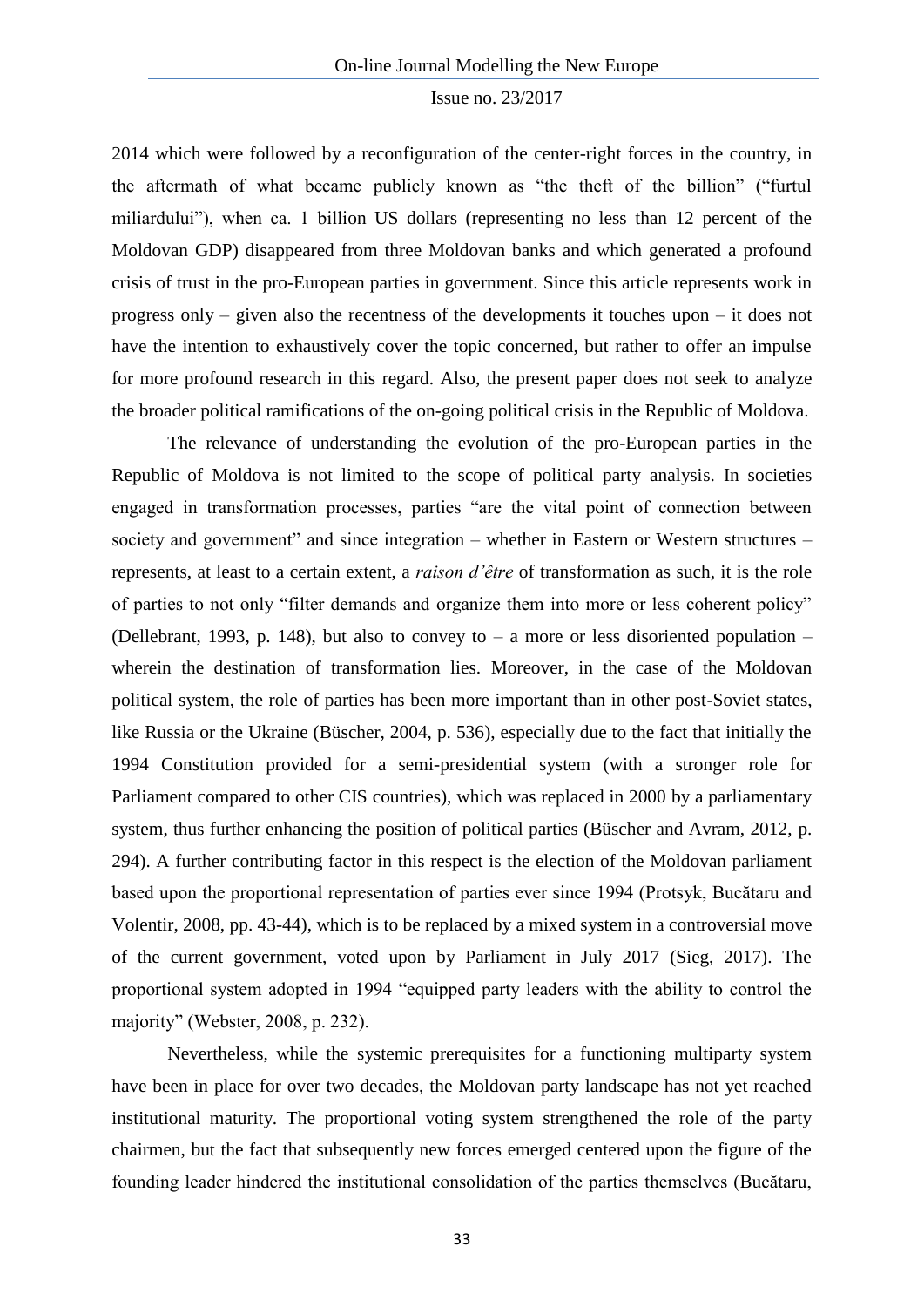2013, p. 57). Furthermore, this trait of the Moldovan system entails the risk of the party disappearing or losing political relevance, once the founder leaves the political field - a risk further exacerbated by Moldovan parties' high reliance on the personal charisma of the leader (Pisica, 2013, p. 314) .

A further problematic issue is related to the fact that, until 2016, political parties in the Republic of Moldova received no subsidies from the state budget and – given the dire social and economic situation - could also not raise significant funding through membership fees, thus having to rely on donations from private persons or entities. In fact, a recent study pointed out that in 2014, the two main parties in the coalition government, the PDM and the center-right Liberal Democrat Party of Moldova (PLDM), obtained 100 (!) and 60 percent respectively of their funding from individuals, whereas their former (and subsequent) coalition partner, the Liberal Party (PL), also relied entirely (!) on contributions of private persons (Asociatia Promo-Lex, 2016, p. 23). These structural deficiencies were to lie at the heart of the reconfiguration of the center-right spectrum of the Moldovan party landscape.

In geopolitical terms, the parliamentary election on the  $30<sup>th</sup>$  of November 2014 produced a majority for the pro-European vector, with the center-right PLDM obtaining 20.16 percent of the votes (23 seats in Parliament), the pan-Romanian PL 9.67 percent (13 seats) and the centrist PDM 15.80 percent (19 seats), totaling 55 seats out of 101. The highest number of seats (25) was won by the explicitly pro-Russian Party of Socialists (PSRM), led by Igor Dodon, who had defected from the PCRM in 2011, and was shortly thereafter elected PSRM chairman.

However, after the election the afore-mentioned banking scandal was revealed to the public, leading to "a profound political, economic and financial crisis, against the backdrop of an ample protest movement" (Boţan, 2016). Despite long-running coalition talks, by February 2015 only a minority government composed of PLDM and PDM ministers, with parliamentary support of the Communists, could be formed – and only after the initial candidate for the post of premier, the incumbent Iurie Leancă (PLDM), had failed to obtain a vote of confidence, having to be replaced by Chiril Gaburici (backed by the PLDM).

Leancă subsequently left the PLDM and founded the European People's Party of Moldova (PPEM) in a first step of the reconfiguration and renewal of the Moldovan centerright. As part of an electoral platform comprising mostly dissidents from the PLDM, the PPEM took part in local elections on June 14, 2015, obtaining about 7.6 percent of the vote, whereas the PLDM reached a nationwide score of 18.3 percent and the PL 12.6 percent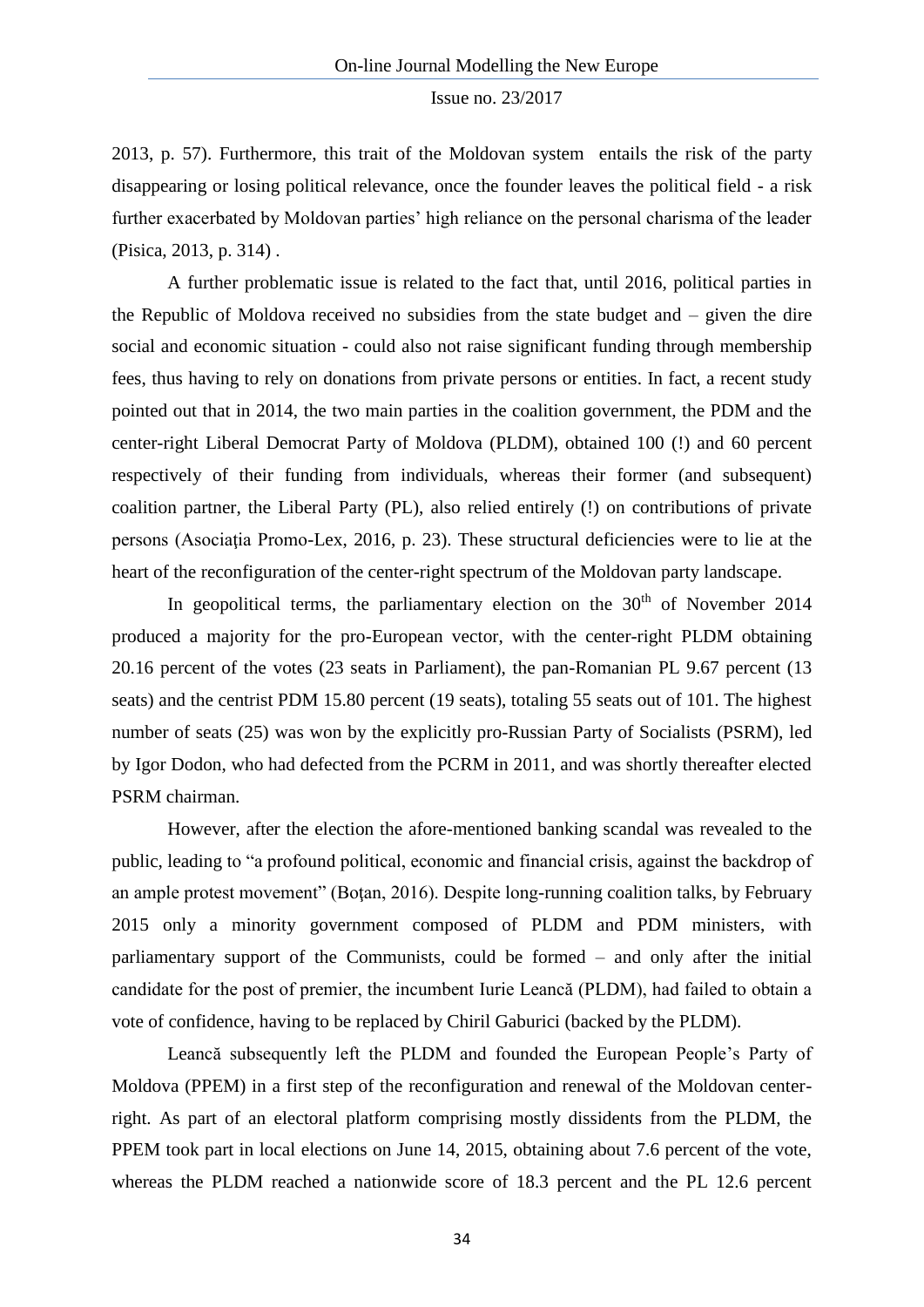(Boţan, 2015). Notably however, in the capital Chișinău – where voting behavior in local elections is more party-oriented than in rural areas – the PPEM became the second-strongest party (after PSRM), with a score of 11.58 percent of the votes for the Municipal Council, whereas the PLDM "had to swallow (...) a bitter pill" in seeing its score fall from over 14 percent (in 2011) to only 3.52 percent (Irmer, 2015, p. 3). Thus, Leancă's move to create his own political movement generated a new element of fragmentation of the center-right Moldovan party landscape, which initially affected only the PLDM (Boţan, 2015).

Not even after the local elections did the crisis in the Republic of Moldova show any signs of abating. Two days before the vote, Gaburici had announced his resignation following a scandal related to his school diploma, and it was only on the  $30<sup>th</sup>$  of July 2015 that a new government could be formed, led by Valeriu Strelet (PLDM), with the PL and PDM as coalition partners. This cabinet was also destined to be short-lived, with one of the most significant "political earthquakes" in Moldovan politics waiting to take place: on the 15<sup>th</sup> of October 2015, upon a request by the Prosecutor General of the Republic of Moldova, Parliament voted to strip the founding leader of the PLDM, Vlad Filat, of his parliamentary immunity – a decision which was supported by all parties (PSRM, PCRM, PL, PDM), except for Filat's own party. A few hours later, Filat, who had also served as Prime Minister between 2009 and 2013, was arrested, being accused of corruption offences and of involvement in the "theft of the billion".

With Vlad Filat removed from political life – he was sentenced to nine years in prison only a few months later – the PLDM was plunged in a profound, existential crisis, further deepened by a vote of no-confidence initiated by the Socialists and Communists and supported by the PDM, resulting in the ouster of the Strelet government. In terms of public trust, by November of the same year it had fallen from 15.7 percent in April to 5 percent and in terms of voter intention from 7.1 percent to only 2 percent. These figures at least partly tally with Filat's demise as a public figure, with his trust ratings dropping from 11.9 (April 2015) (Institutul de Politici Publice, 2015a, p. 41) to 3 percent (November 2015) (Institutul de Politici Publice, 2015b, p. 38). Subsequently, the PLDM lost a number of MPs, who left the parliamentary group and a number of which supported a newly-formed ad-hoc coalition of the PDM, PL, and deputies who had resigned from the PCRM, leading to the formation of a new coalition government under Prime Minister Pavel Filip (PDM) in January 2016. The magnitude of the losses incurred by the PLDM in terms of political influence and voting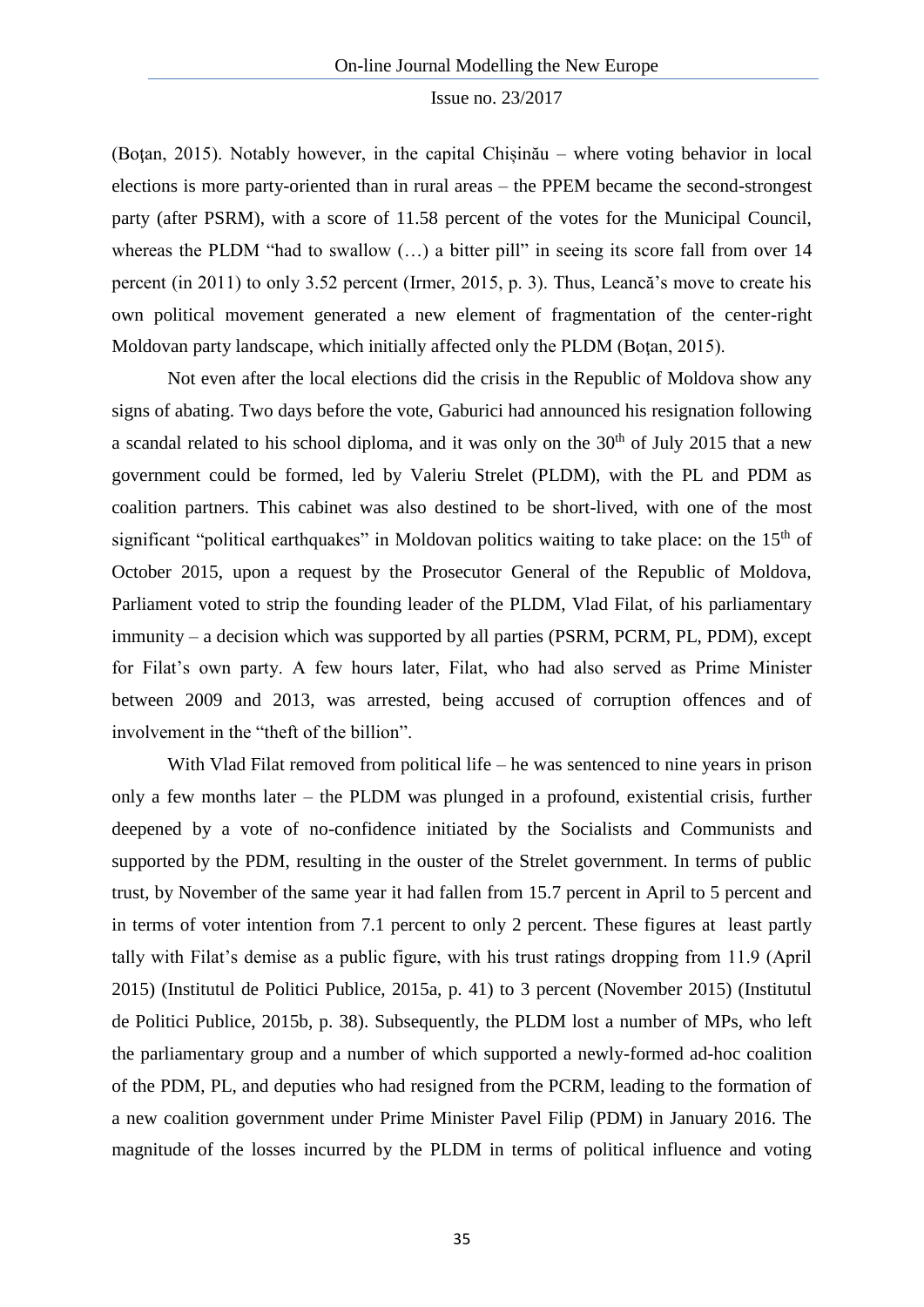intention is huge: today it only has five MPs, with only 0.8 percent of Moldovans signaling their wish to vote for the Liberal Democrats in the upcoming parliamentary election.

It would certainly be a methodological error to mono-causally link Filat's fate to the decline of the party he had founded in 2007. Many observers note that he had long been engaged in a feud with the main backer and present-day Chairman of the PDM, Vladimir Plahotniuc, who is widely considered to be the most powerful political and business figure in the Republic of Moldova, and that at least some of the defections from the PLDM resulted from various forms of pressure exerted by Plahotniuc.<sup>9</sup> But despite the issues regarding pluralism and the rule of law in the Republic of Moldova, it is also clear that the PLDM lacked the institutional resources required to recover from the disappearance of its leader from the political stage.

Notably, the PLDM had in the past also profited from the positive image of Iurie Leancă, whose position as Prime Minister (March 2013 – February 2015) had contributed to his notoriety and who had been more popular than Filat for some time. In November 2014, Leancă's trust rating was 42 percent, whereas Filat stood at only 26 percent (Institutul de Politici Publice, 2014, p. 44). By leaving the PLDM, Leancă initially avoided incurring the same high political costs in terms of image, although certain segments of the media had associated him with the banking scandal as well, especially as "the theft of the billion" had taken place under his tenure as premier. Leancă scored a 37 percent positive trust rating in April 2015 – more than any other Moldovan politician – which declined to a still-positive 30 percent by November 2015. In this context, he could successfully transfer his image upon the PPEM, which was registered in August 2015, and achieved a trust rating of 28 percent in November 2015, with a voter intention of 7 percent (Institutul de Politici Publice, 2015b, pp. 40, 42).

The public success of the PPEM was limited, however, confirming the fluidity of the Moldovan party spectrum, especially on the center-right. After its initial success as "a pro-European alternative to the compromised political parties", experts warned that an eventual PPEM rapprochement towards the ruling coalition risked bringing about its downfall (e.g. Boţan, 2015). Precisely this was to happen, with Leancă's party signing a partnership agreement with the governmental coalition in July 2016. By October 2016, the voter intention rate of the PPEM had plummeted to 1.7 percent, with public trust at just 11.6 percent

**.** 

<sup>9</sup> Private ("Chatham House rules") discussions the author attended.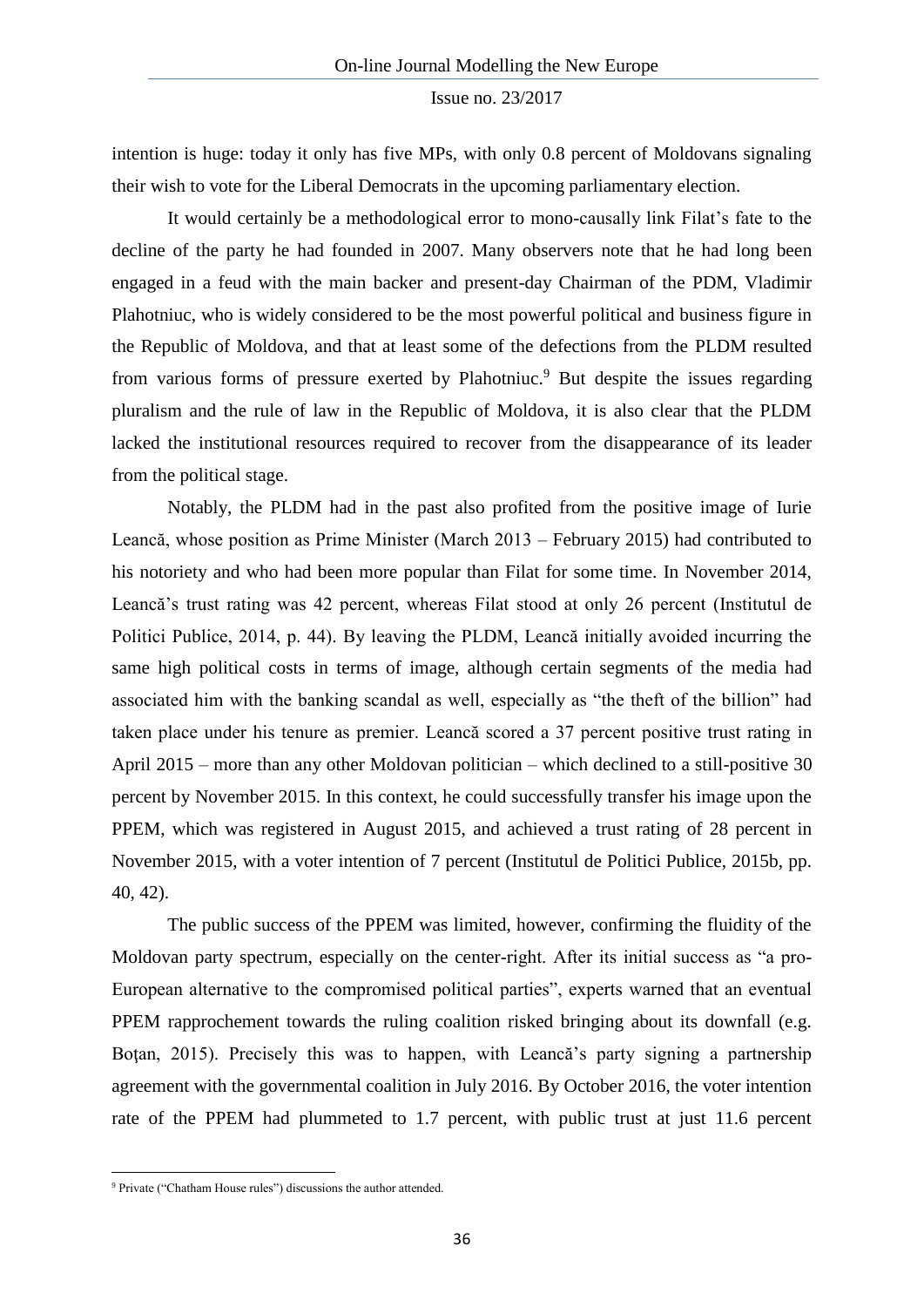(Institutul de Politici Publice, 2016b, pp. 57, 60). At the presidential election on October 30, 2016, Leancă obtained 3.11 percent of votes. By the time of the presidential vote, however, other center-right actors had already been dominating the pro-European Moldovan party spectrum.

The "theft of the billion" also represented a catalyst for some of the most significant street protests in the history of the country. On February 24, 2015, a civic movement called Platform Dignity and Truth was constituted, with several public intellectuals and experts at the forefront thereof, which later was at the forefront of demonstrations organised against the ruling coalition. During the "autumn of protests" (Irmer and Avram, 2015b), tens of thousands of people were mobilized for mass protests in September, and the main square in Chişinău - in front of the seat of the government – was occupied by tents set up by supporters of the Platform. On the  $13<sup>th</sup>$  of December 2015, part of the leaders of the civic platform created the Party Platform Dignity and Truth (PPDA), with lawyer Andrei Năstase elected chairman at the first congress of the new political force.

Năstase had already established himself as one of the most vocal critics of the government and of Vladimir Plahotniuc. Although expressing its support for the European path of the Republic of Moldova, the PPDA also became an anti-establishment party, with its leader "polarizing [public opinion, A.A.] very well" (Goşu, 2016). This charismatic approach bore well with the Moldovan public. In November 2015, Năstase reached a positive public trust rating of 29 percent (Institutul de Politici Publice, 2015b, p. 38) - quite a significant result, given the fact that he was not even known to 22 percent of those polled. The Platform – at that moment not officially registered as a party – obtained a score of 32 percent positive trust (Institutul de Politici Publice, 2015b, p. 40), already surpassing Leancă's PPEM. With the protest movement slightly losing momentum in the following spring, not least because one of the key demands thereof – direct elections for the president of the Republic of Moldova – had been met by a (controversial) decision of the Consitutional Court, Năstase's popularity also started to decrease. In April 2016, his positive rating stood at 22.2 percent, with the PPDA at 21.8 percent and a voter intention of 9 percent (Institutul de Politici Publice, 2016a, pp. 37, 44, 47).

Not only protest fatigue was the cause for Năstase and the PPDA's slight decline in rates. On the 23rd of December 2016, Maia Sandu – who had served as Minister of Education under Vlad Filat with support from the PLDM, but had not been a party member – announced her intention to create a new political party, which held its founding congress on May 15,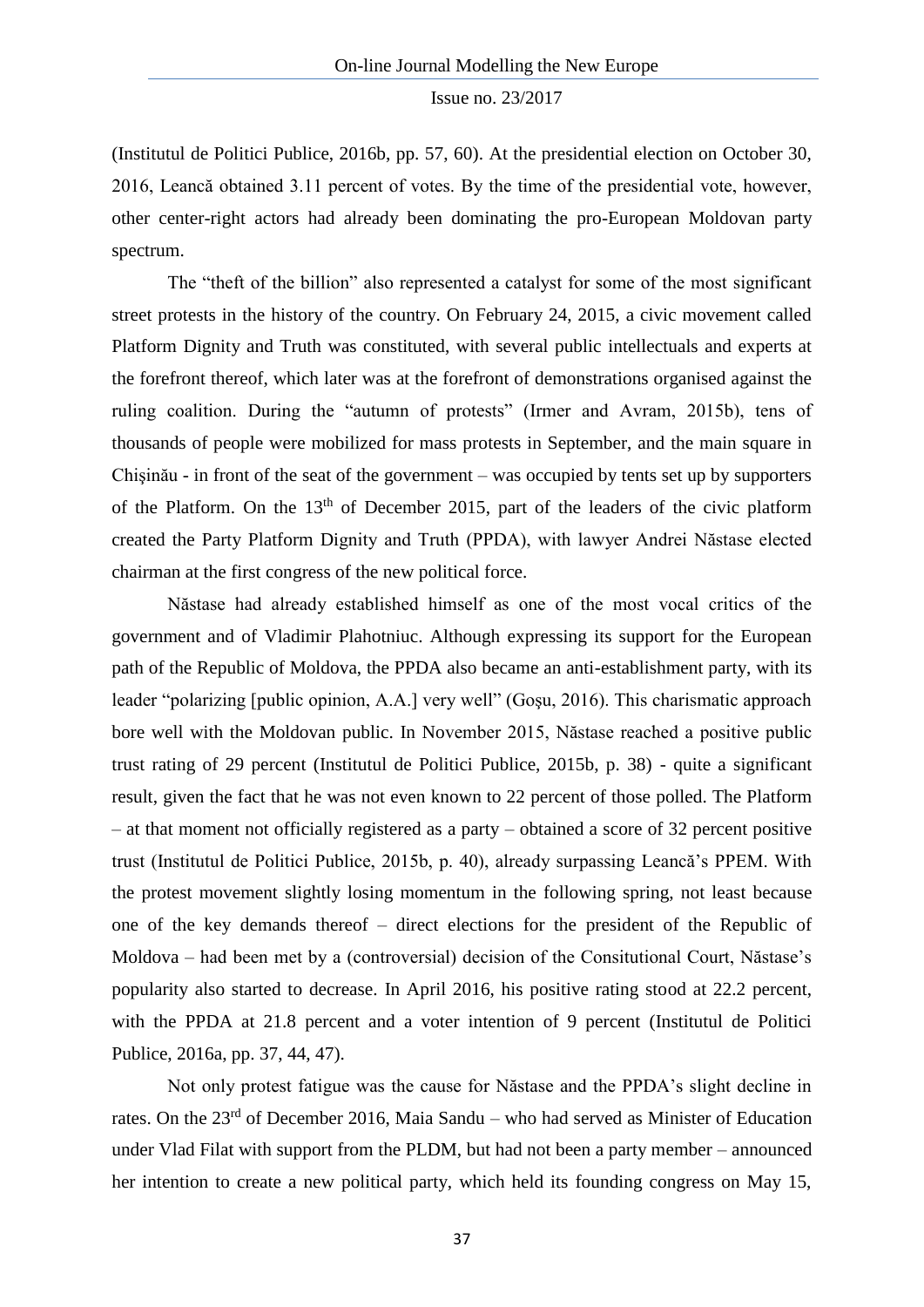2016. The statute of the new, center-right Party Action and Solidarity (PAS) mentioned its commitment to European integration (Partidul Acţiune şi Solidaritate, 2016, p. 4). Sandu already had a reputation as an uncompromising reform-oriented figure, but had not been actively involved in party politics before. In the summer of 2015, she had been nominated by the PLDM for the post of Prime Minister, but was rejected by the PDM and PL, after she had put forward a number of conditions enabling her to be independent in her decisions, such as a right to reject minister proposals from the coalition partners and a public commitment of coalition party leaders to necessary reforms (Irmer and Avram, 2015a). This attitude was well received by the Moldovan public opinion and in November 2015 Maia Sandu was credited with a 39 percent positive trust rating (Institutul de Politici Publice, 2015b, p. 38). By April 2016, this figure had decreased to 31 percent – but this still represented the highest score among all leading Moldovan politicians. At the same time, PAS had a positive trust rating of 26.4 percent and 11.1 percent voter intent (Institutul de Politici Publice, 2016a, pp. 37, 44, 47).

A special note should also be made regarding the Liberal Party (PL), which had been able to slightly enhance its electoral score at the local elections in summer 2015 (from 9.67 to 12.62 percent), thus initially avoiding the decline of the PLDM, not least thanks to the "[geo- ]political" vote for the mayor of Chişinău, where the incumbent Dorin Chirtoacă (and nephew of PL chairman Mihai Ghimpu) had managed to maintain his position, thanks to the polarization of the electorate in the capital between him and the PSRM pro-Russian candidate Zinaida Greceanîi (Boţan, 2015). Chirtoacă had always been more popular than his uncle and the PL had been dependent on his image as well as on Ghimpu's and in the context of the PL's tactical refusal to initially be part of the governmental coalition in the first half of 2015, the trust ratings of Chirtoacă, Ghimpu and the PL did not suffer from the image blows incurred by the PLDM (and the centrist PDM). In April 2015 Chirtoacă stood at a national positive trust rating of 33.8 percent (second only to Iurie Leancă), Ghimpu at 21.2 percent and the PL at 21.9 percent (Institutul de Politici Publice, 2015a, pp. 41-43). However, the subsequent "political earthquake" also left its mark on the PL. In November 2015 Ghimpu's rating was down to 13 percent, and the PL had declined to 14 percent positive trust, with only 5 percent voter intent (Institutul de Politici Publice, 2015b, pp. 38, 40, 42) – lower than the electoral threshold of 6 percent. Significantly, Chirtoacă still had a trust rating of 30 percent, but unlike at the local elections where he had a prominent role to play, a positive image transfer between him and the party led by his uncle could not take place on the level of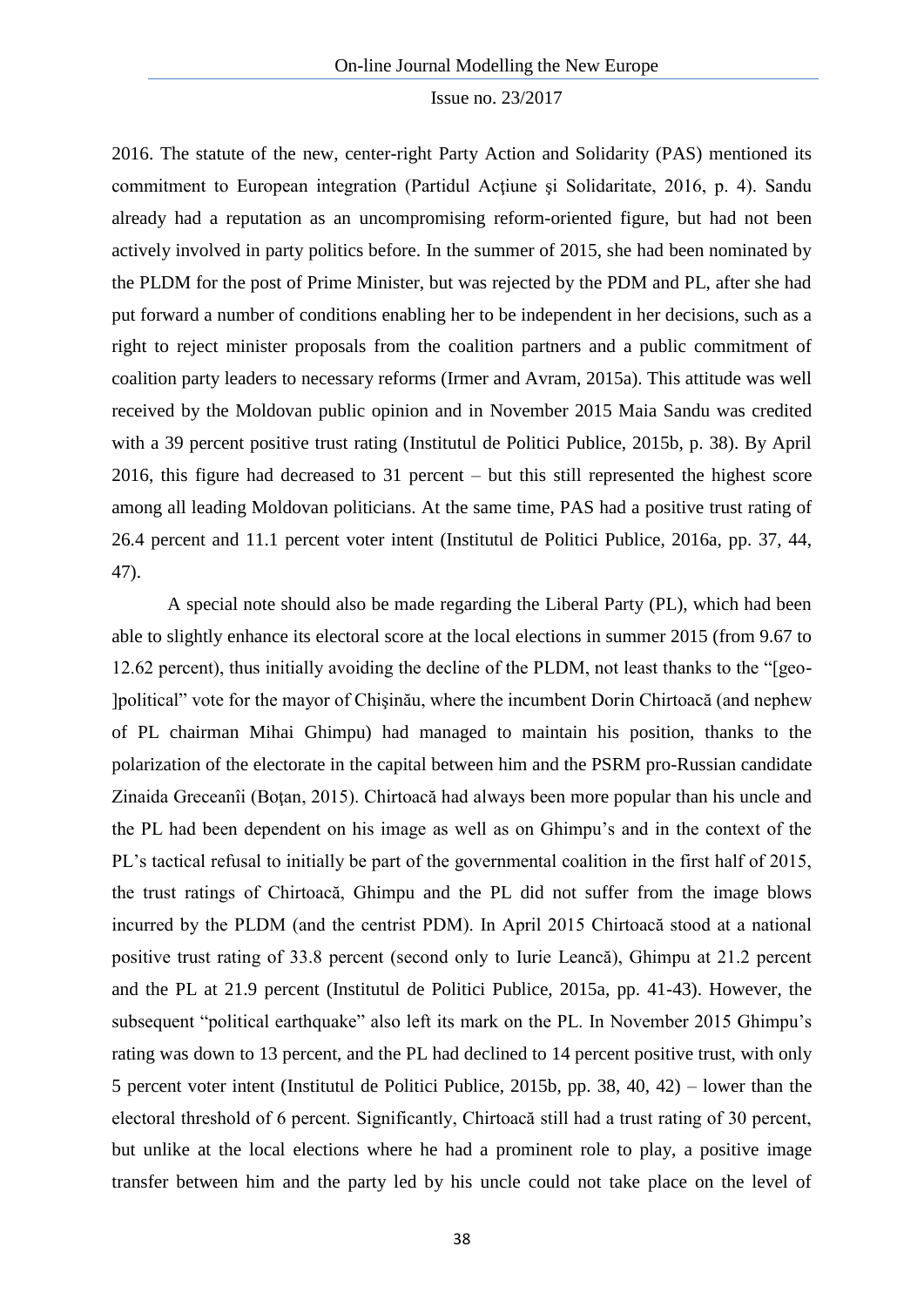national politics in the context of the reconfiguration of the center-right and the emergence of new actors. The downward spiral of the PL continued into the spring of 2016 – after the PL had joined the new government under premier Pavel Filip. In April 2016, Ghimpu was trusted by only 5.4 percent of the Moldovan public, with the PL at 6.2 percent and a voter intent of only 1.7 percent (Institutul de Politici Publice, 2016a, pp. 37, 44, 47). Chirtoacă, also in decline at 17.4 percent, was still much better placed than both Ghimpu and the PL.

The decision of the Constitutional Court of the Republic of Moldova in March 2016 to reinstate the direct election of the President had thus occurred at a moment when the center-right spectrum of the Moldovan had suffered its most significant wave of fragmentation for several years. The established center-right parties PLDM and PL were in decline, the PPEM had already reached its inflection point and PAS and PPDA had established themselves as relevant pro-European political forces. Given the already personalized nature of the Moldovan party landscape, it appears natural that a direct presidential vote would exacerbate this trait, as presidentialism encourages individual responsibility, since "presidential executive authority resides with an individual who is elected to the position for a fixed period of time" (Kesteloot, De Vries and and De Landtsheer, 2008, pp. 78-79).

In an (ultimately unsuccessful) effort to prevent an electoral win by Igor Dodon, three center-right parties – PLDM, PAS and PPDA – committed to field a common candidate in a move supported by the European People's Party, of which the PLDM is an observermember.<sup>10</sup> From the very outset, the PLDM decided not to nominate any potential candidate, whereas both PAS and PPDA proposed their respective leaders, Maia Sandu and Andrei Năstase, who both initially entered the presidential race. Despite tensions between the two, Năstase agreed to withdraw from the campaign (and actively supported Maia Sandu) after a poll commissioned by the Konrad-Adenauer-Stiftung revealed that voter intent was higher for Sandu (14.3 percent) than Năstase (13 percent).<sup>11</sup> Moreover, the study had shown that in case of Sandu's withdrawal, only 21.9 percent would vote for Năstase, whereas if the latter would pull out, Maia Sandu could garner 26.54 percent – and thus be better placed in the run-off vote against Dodon, whose entry into the second round had been certain from the very outset. Maia Sandu's first-round result of 38.71 percent was also facilitated by the withdrawal of

 $\overline{a}$ 

<sup>&</sup>lt;sup>10</sup> The EPP also (unsuccessfully) appealed to Iurie Leancă to support Maia Sandu as well. For the full press release, see: [http://www.epp.eu/press-releases/epp-fully-endorses-maia-sandu-as-the-only-candidate-of-the-centre-right-in-moldovas-presidential](http://www.epp.eu/press-releases/epp-fully-endorses-maia-sandu-as-the-only-candidate-of-the-centre-right-in-moldovas-presidential-elections/)[elections/](http://www.epp.eu/press-releases/epp-fully-endorses-maia-sandu-as-the-only-candidate-of-the-centre-right-in-moldovas-presidential-elections/) [Accessed 09/09/17].

 $11$  The full (unpublished) results are in possession of the author.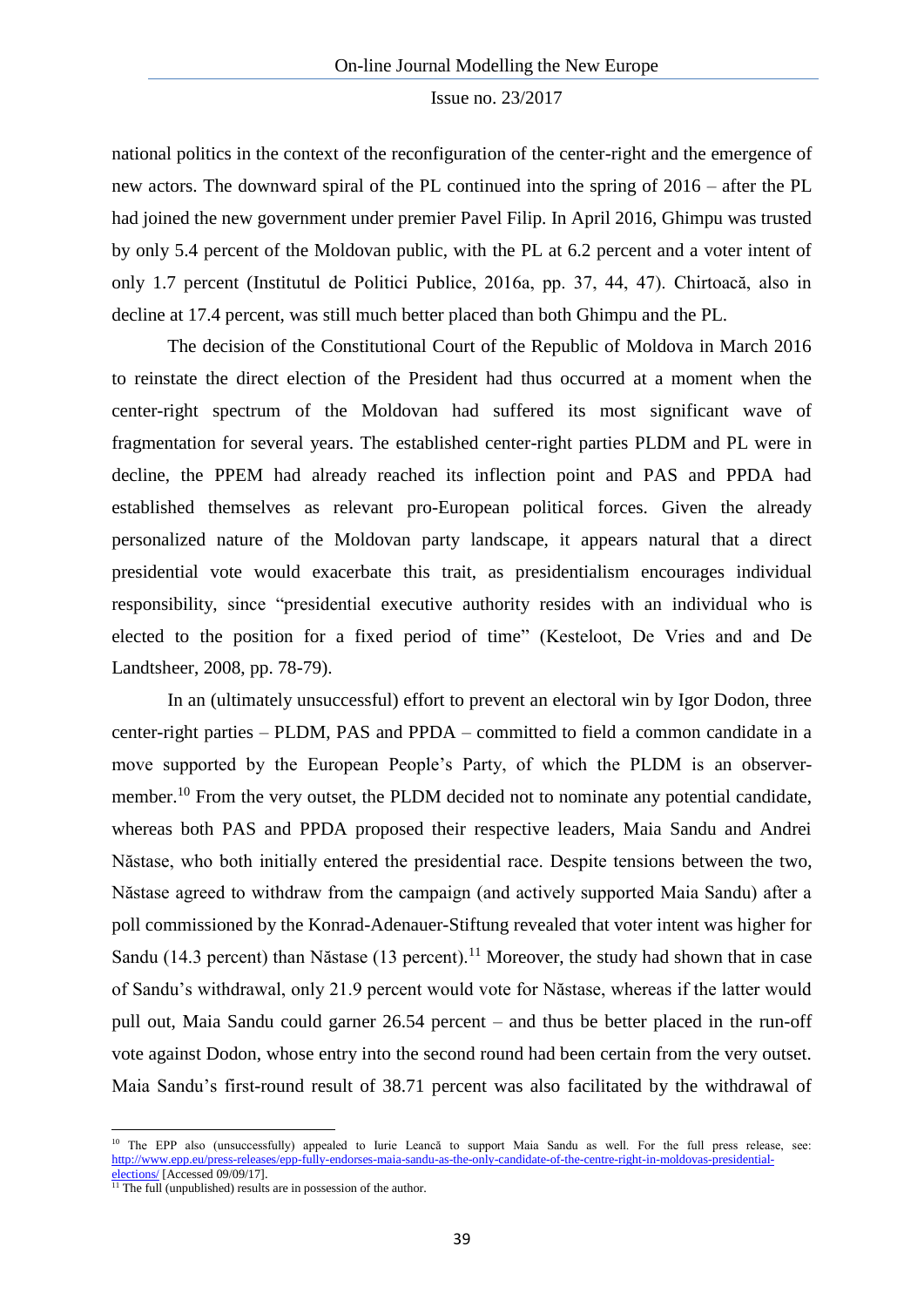PDM candidate Marian Lupu, and although she lost the run-off, her score of 47.89 percent was higher than most observers had anticipated. Notably, the other two relevant center-right candidates, Iurie Leancă and Mihai Ghimpu, scored very poorly at 3.11 and 1.80 percent respectively.

While Maia Sandu and Andrei Năstase had been running "neck and neck" in the months before the presidential vote, the fact that ultimately the pro-European party spectrum rallied around the former (Leancă also explicitly endorsed her in the second round) created a new layer of personalization, centered around her. This also impacted upon the ratings of her party – but especially on those of potential competitors in the center-right segment of the political landscape. In April 2017, PAS had a positive trust rating of 38 percent, whereas the PPDA only scored 25 percent. These figures largely correspond to the personal ratings of the two party leaders, with Sandu at 38 percent and Năstase at 28. More significantly though is that when it comes to voter intent, PAS now stands at 24.8 percent and the PPDA at only 4.6 percent (Institutul de Politici Publice, 2017, pp. 47, 50, 55). Thus, it appears that Sandu's electoral performance has convinced voters that her party may be a more reliable (or "safer") option - having seen how the PAS chairwoman can handle an electoral campaign – even if they may also trust the other major center-right political force.

In what would seem to be a negative effect of personalization, both the PPEM and the PL now have historically low polling ratings, with voter intent standing at 1.3 and 0.8 percent respectively. The dismal scores of their leaders in the presidential election will have certainly played a role. Even the positive trust ratings of the two parties are quite low, at 12 and 7 percent. Significantly, the PLDM's open support for Maia Sandu during the electoral campaign – which also meant that there was no active promotion of the image of the party's current leader, Viorel Cibotaru – has pushed its ratings even lower. Positive trust lay at 6 percent in April of this year, whereas voter intent was almost irrelevant at 0.2 percent.

The present paper has shown that the Moldovan pro-European, center-right party spectrum has retained three characteristic traits – fragmentation, fluidity and personalization – with the most recent reconfiguration wave proving that the structural weaknesses of the party system have not fundamentally changed since independence. The established parties PLDM and PL declined alongside their founding leaders, whereas the newly-formed PPEM initially benefitted from the positive image of its chairman, before he also lost the faith of Moldovan voters – along with his still-young political force. Andrei Năstase and Maia Sandu could successfully transfer their positive public images onto their parties, with Sandu later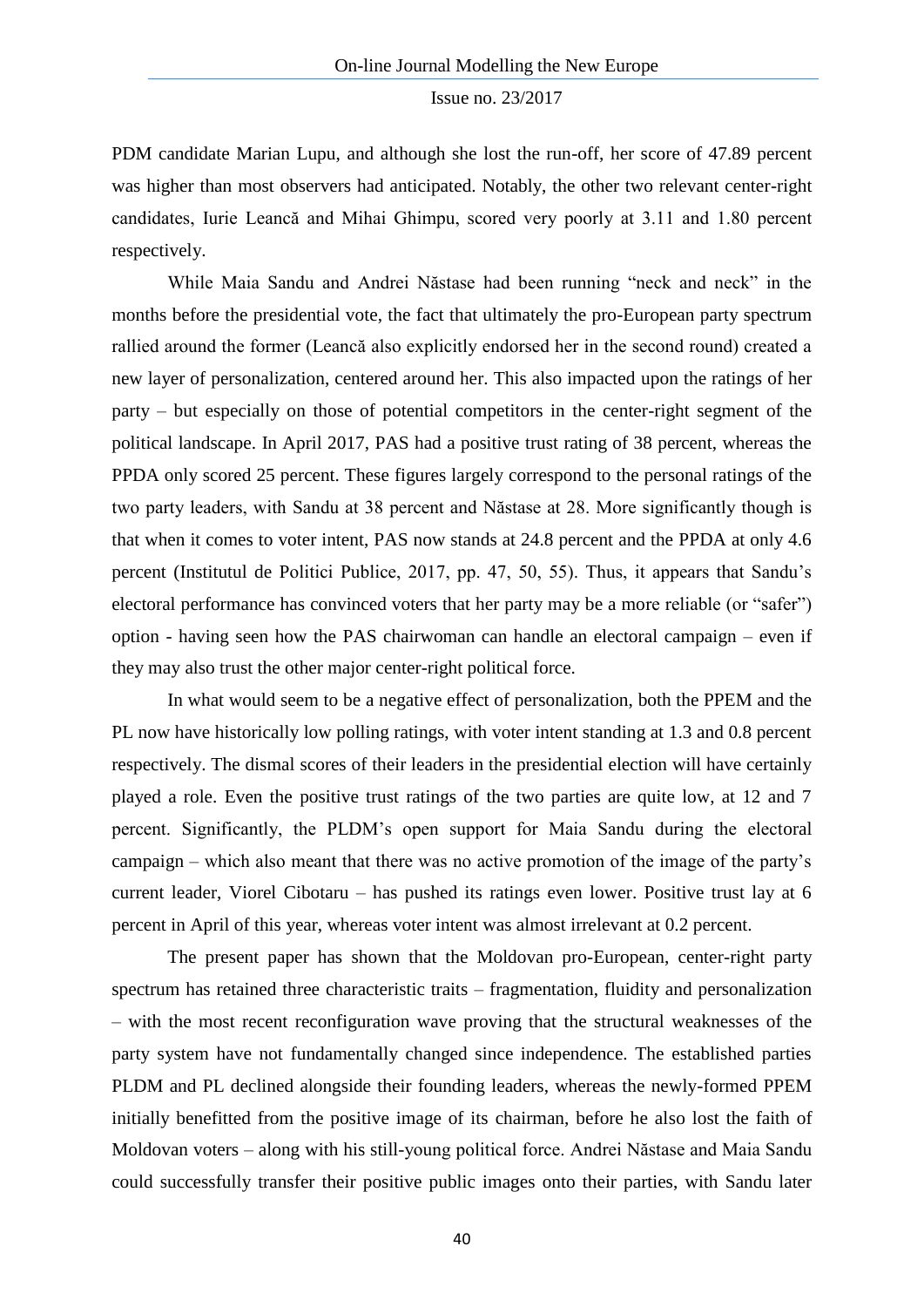benefitting from the attention she received during the presidential vote, at least partly at the expense of Năstase's PPDA. It remains to be seen whether this initial cannibalization translates into a longer-term trend.

Moreover, it should be mentioned that while the left was also shaken by the demise of the PCRM – the electorate of which was largely taken over by the Socialists – it is the pro-Western spectrum of the Moldovan party landscape that is still in desperate need of consolidation. After Igor Dodon's election as president, the Socialists dominance in the pro-Russian spectrum has become uncontested, with their voter intent standing at 33.6 percent. While the electoral chances of a common electoral block comprising at least the three parties which supported the idea of a single pro-European candidate in the presidential vote would need to be tested in an opinion poll, the chances of the center-right parties running separately would almost certainly be lower. Should this step not be taken, there appears to be no guarantee that after 2018 a new wave of reconfiguration of the center-right does not yet again shake up Moldovan politics.

## **References**

- ASOCIAŢIA PROMO-LEX (2016) *Strategii, practici şi instrumente de finanţare a*  partidelor politice în Republica Moldova. Chișinău: Asociația Promo-Lex. 30<sup>th</sup> March. Available from: [https://promolex.md/old/upload/publications/ro/doc\\_1459254428.pdf](https://promolex.md/old/upload/publications/ro/doc_1459254428.pdf) [Accessed 08/09/17].
- BOŢAN, I. (2015) Integrarea europeană ultimul refugiu al ticăloşilor? [Weblog] *Analize şi comentarii politice.* 1 July. Available from: [http://www.e](http://www.e-democracy.md/monitoring/politics/comments/integrarea-europeana-refugiu-ticalosilor/)[democracy.md/monitoring/politics/comments/integrarea-europeana-refugiu-ticalosilor/](http://www.e-democracy.md/monitoring/politics/comments/integrarea-europeana-refugiu-ticalosilor/) [Accessed 07/09/17].
- BOŢAN, I. (2016) Partidele şi pendularea geopolitică [Weblog] *Analize şi comentarii politice*. 15<sup>th</sup> November. Available from: [http://www.e](http://www.e-democracy.md/monitoring/politics/comments/partide-pendularea-geopolitica/)[democracy.md/monitoring/politics/comments/partide-pendularea-geopolitica/](http://www.e-democracy.md/monitoring/politics/comments/partide-pendularea-geopolitica/) [Accessed 07/09/17].
- BUCĂTARU, I. (2013) Instituţionalizarea partidelor politice din Republica Moldova: aspecte politico-sociale. In: *Academia de Ştiinţe a Moldovei. Revista de filosofie, sociologie şi ştiinţe politice,* 162 (2), pp. 55-65.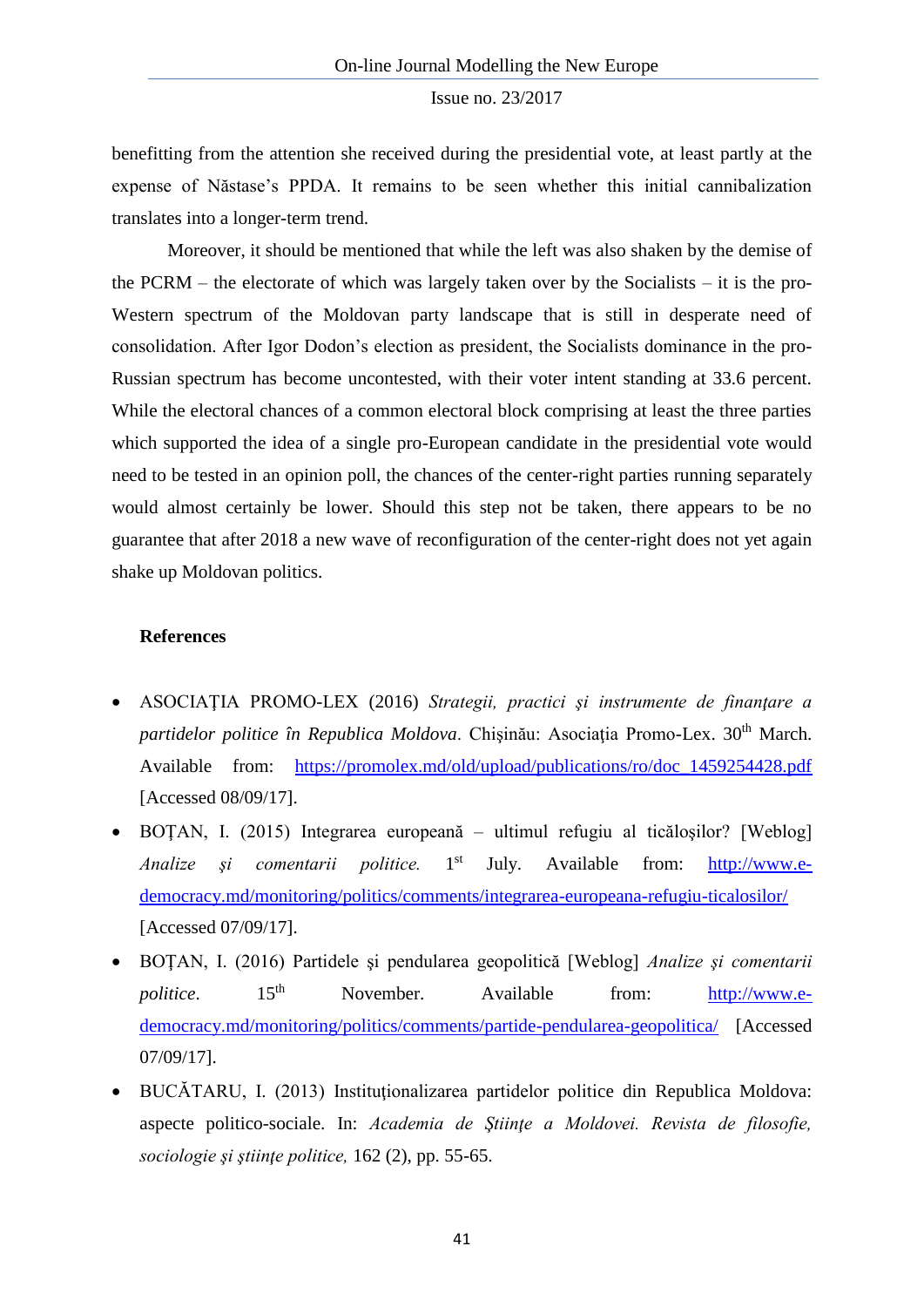- BÜSCHER, K. (2004) Das politische System Moldovas. In: ISMAYR, W. (ed.) *Die*  politischen Systeme Osteuropas. 2<sup>nd</sup> ed. Opladen: Leske + Budrich, pp. 515-552.
- BÜSCHER, K./ AVRAM, A. (2012) Parteien. In: BOCHMANN, K. et al. (eds.) *Die Republik Moldau. Republica Moldova. Ein Handbuch.* Leipzig: Leipziger Universitätsverlag, pp. 292-308.
- DELLENBRANT, J. A. (1993) Parties and Party Systems in Eastern Europe*.* In: WHITE, S./ BATT, J./ LEWIS, P.G. (eds.) *Developments in East European Politics*. London: Pallgrave, pp. 147-162.
- GOSU, A. (2016) Interview. In: *cursdeguvernare.ro* [online magazine]  $27<sup>th</sup>$  April. Available from: [http://cursdeguvernare.ro/interviu-armand-gosu-la-chisinau-se-da-o](http://cursdeguvernare.ro/interviu-armand-gosu-la-chisinau-se-da-o-lupta-pe-viata-si-pe-moarte-pro-rusul-dodon-are-cele-mai-mari-sanse-sa-ajunga-presedinte-in-moldova-ar-trebui-reconstruit-totul-de-la-zero-cu-oameni-noi.html)[lupta-pe-viata-si-pe-moarte-pro-rusul-dodon-are-cele-mai-mari-sanse-sa-ajunga](http://cursdeguvernare.ro/interviu-armand-gosu-la-chisinau-se-da-o-lupta-pe-viata-si-pe-moarte-pro-rusul-dodon-are-cele-mai-mari-sanse-sa-ajunga-presedinte-in-moldova-ar-trebui-reconstruit-totul-de-la-zero-cu-oameni-noi.html)[presedinte-in-moldova-ar-trebui-reconstruit-totul-de-la-zero-cu-oameni-noi.html](http://cursdeguvernare.ro/interviu-armand-gosu-la-chisinau-se-da-o-lupta-pe-viata-si-pe-moarte-pro-rusul-dodon-are-cele-mai-mari-sanse-sa-ajunga-presedinte-in-moldova-ar-trebui-reconstruit-totul-de-la-zero-cu-oameni-noi.html) [Accessed 09/09/17].
- IBENSKAS, R./ SIKK, A. (2016) Mergers and splits: How party systems have changed in Central and Eastern Europe since 1990. [Weblog] *European Politics and Policy*. 3rd October. Available from: [http://blogs.lse.ac.uk/europpblog/2016/10/03/party-systems](http://blogs.lse.ac.uk/europpblog/2016/10/03/party-systems-change-central-eastern-europe-since-1990/)[change-central-eastern-europe-since-1990/](http://blogs.lse.ac.uk/europpblog/2016/10/03/party-systems-change-central-eastern-europe-since-1990/) [Accessed 07/09/17].
- INSTITUTUL DE POLITICI PUBLICE (2014) *Barometrul Opiniei Publice. Republica Moldova. Octombrie-Noiembrie 2014.* Chişinău: IPP. Available from: [http://ipp.md/old/public/files/Barometru/Brosura\\_BOP\\_11.2015\\_prima\\_parte\\_final.pdf](http://ipp.md/old/public/files/Barometru/Brosura_BOP_11.2015_prima_parte_final.pdf) [Accessed 08/09/17].
- INSTITUTUL DE POLITICI PUBLICE (2015a) *Barometrul de Opinie Publică. Republica Moldova. Aprilie 2015.* Chişinău: IPP. Available from: [http://ipp.md/old/public/files/Barometru/BOP\\_04.2015\\_prima\\_parte\\_finale.pdf](http://ipp.md/old/public/files/Barometru/BOP_04.2015_prima_parte_finale.pdf) [Accessed 08/09/17].
- INSTITUTUL DE POLITICI PUBLICE (2015b) *Barometrul Opiniei Publice. Republica Moldova. Noiembrie 2015.* Chişinău: IPP. Available from: [http://ipp.md/old/public/files/Barometru/Brosura\\_BOP\\_11.2015\\_prima\\_parte\\_final.pdf](http://ipp.md/old/public/files/Barometru/Brosura_BOP_11.2015_prima_parte_final.pdf) [Accessed 08/09/17].
- INSTITUTUL DE POLITICI PUBLICE (2016a) *Barometrul de Opinie Publică. Republica Moldova. Aprilie 2016.* Chişinău: IPP. Available from: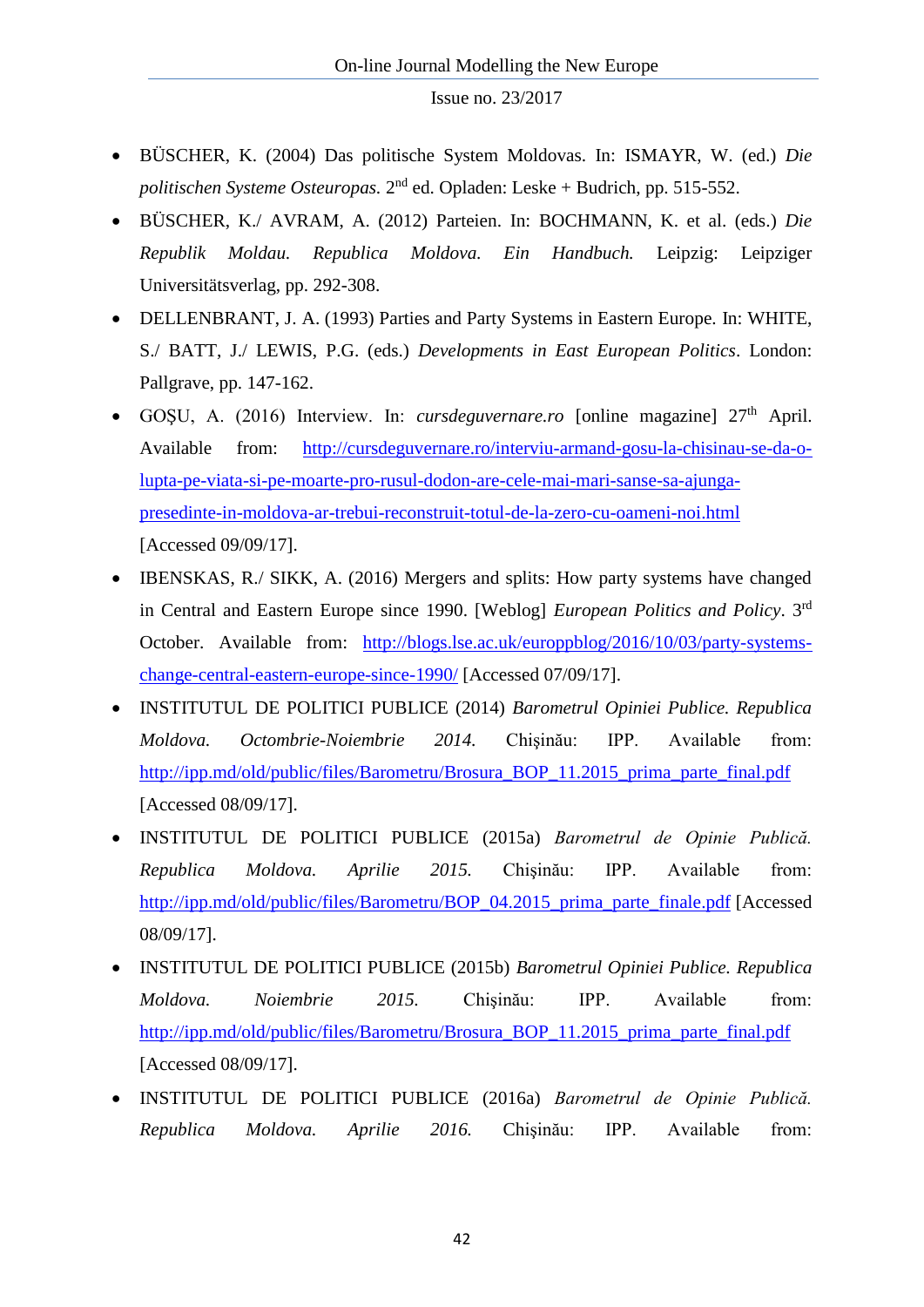[http://ipp.md/old/public/files/Barometru/BOP\\_04.2016\\_prima\\_parte\\_finale-r.pdf](http://ipp.md/old/public/files/Barometru/BOP_04.2016_prima_parte_finale-r.pdf)  [Accessed 08/09/17].

- INSTITUTUL DE POLITICI PUBLICE (2016b) *Barometrul de Opinie Publică. Republica Moldova. Octombrie 2016.* Chişinău: IPP. Available from: [http://ipp.md/old/public/files/Barometru/BOP\\_10.2016.pdf](http://ipp.md/old/public/files/Barometru/BOP_10.2016.pdf) [Accessed 08/09/17].
- INSTITUTUL DE POLITICI PUBLICE (2017) *Barometrul Opiniei Publice. Republica Moldova. Aprilie 2017.* Chişinău: IPP. Available from: [http://ipp.md/old/public/files/Barometru/Magenta\\_BOP\\_final\\_v3\\_27\\_apr.pptx](http://ipp.md/old/public/files/Barometru/Magenta_BOP_final_v3_27_apr.pptx) [Accessed 08/09/17].
- IRMER, S.-J. (2015) Knapper Sieg pro-europäischer Parteien. Kommunalwahlen in der Republik Moldau. [Weblog] *KAS-Länderberichte*. 16<sup>th</sup> June. Available from: [http://www.kas.de/wf/doc/kas\\_41723-544-1-30.pdf?150616165828](http://www.kas.de/wf/doc/kas_41723-544-1-30.pdf?150616165828) [Accessed 07/09/17].
- IRMER, S.-J./ AVRAM, A. (2015a) Pro-europäische Parolen und stagnierende Reformen. Neue Regierung in der Republik Moldau. [Weblog] *KAS-Länderberichte.* 31st July. Available from: [http://www.kas.de/wf/doc/kas\\_42162-544-1-30.pdf?150731150153](http://www.kas.de/wf/doc/kas_42162-544-1-30.pdf?150731150153) [Accessed 08/09/17].
- IRMER, S.-J./ AVRAM, A. (2015b) Herbst der Proteste. [Weblog] *KAS-Länderberichte.*  17<sup>th</sup> September. Available from: [http://www.kas.de/wf/doc/kas\\_42552-544-1-](http://www.kas.de/wf/doc/kas_42552-544-1-30.pdf?150917115913) [30.pdf?150917115913](http://www.kas.de/wf/doc/kas_42552-544-1-30.pdf?150917115913) [Accessed 08/09/17].
- KESTELOOT, S./ DE VRIES, P./ DE LANDTSHEER, C. (2008) Branding the Mayor: Introducing Political Consumerism in Belgian Municipal Elections. In: LILLEKER, D./ SCULLION, R. (eds.) *Voters or Consumers: Imagining the contemporary electorate*. Newcastle: Cambridge Scholars Publishing, pp. 73-96.
- NELSON, S. et al. (2010) *Moldova Democracy and Governance Assessment. Final Report*. Bethesda: Democracy International. Available from: [http://democracyinternational.com/media/Moldova%20Democracy%20and%20Governan](http://democracyinternational.com/media/Moldova%20Democracy%20and%20Governance%20Assessment.pdf) [ce%20Assessment.pdf](http://democracyinternational.com/media/Moldova%20Democracy%20and%20Governance%20Assessment.pdf) [Accessed 07/09/17].
- NEMERENCO, D. (2008) *Politics of Transition: A Waste of Votes?*. Unpublished thesis (AB), Harvard College. Available from: [http://www.ipp.md/old/public/files/Publicatii/2008/Thesis\\_Final.doc\[](http://www.ipp.md/old/public/files/Publicatii/2008/Thesis_Final.doc)Accessed 07/09/17].